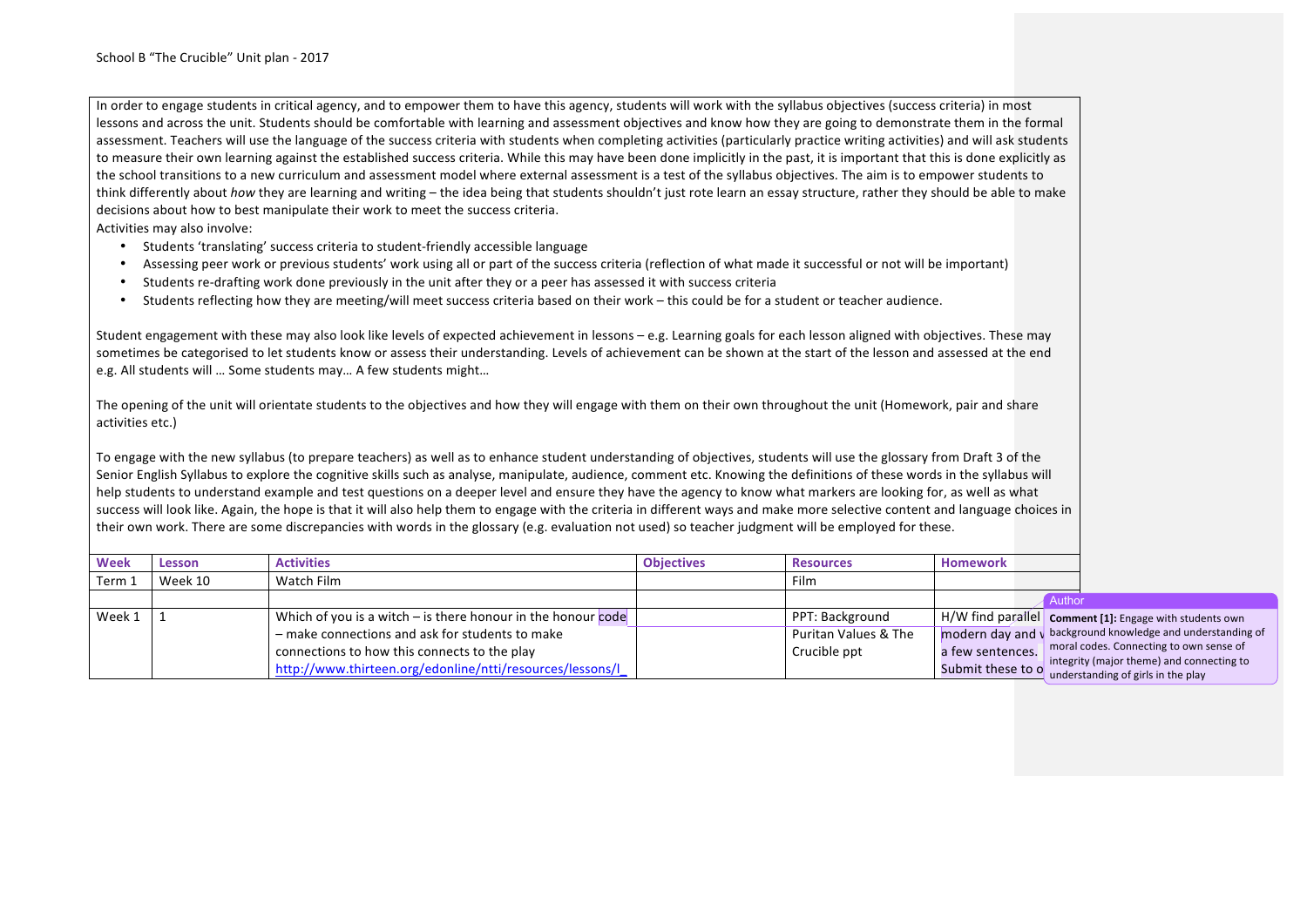|                | witch/c.html<br>Context - Salem/Witch trials etc.                                                                                                                                                                                                                                                                                                                                                                                |                                                                                                                                                                                                                       | Puritan Values and<br>The Crucible.pptx<br>Witchcraft.pptx                                                                                        | class discussion<br>forum. Be prepare Author<br>discuss these with<br>class. |        | Comment [2]: Real world connection and<br>relevance - prompt students to look at<br>political hysteria (overseas and in Aus)                                                                                          |
|----------------|----------------------------------------------------------------------------------------------------------------------------------------------------------------------------------------------------------------------------------------------------------------------------------------------------------------------------------------------------------------------------------------------------------------------------------|-----------------------------------------------------------------------------------------------------------------------------------------------------------------------------------------------------------------------|---------------------------------------------------------------------------------------------------------------------------------------------------|------------------------------------------------------------------------------|--------|-----------------------------------------------------------------------------------------------------------------------------------------------------------------------------------------------------------------------|
|                |                                                                                                                                                                                                                                                                                                                                                                                                                                  |                                                                                                                                                                                                                       | Salem witch trials<br>online resources -<br>witchcraft<br>Salem Witch Trials<br>online resources.do                                               |                                                                              |        |                                                                                                                                                                                                                       |
| $\overline{2}$ | Context - McCarthyism etc.<br>Activity to solidify context and plot - quiz questions<br>Use http://ed.ted.com/lessons/what-is-mccarthyism-and-<br>how-did-it-happen-ellen-schrecker but modify to have<br>additional questions about relation to Crucible plot (based<br>on viewing of film) - discuss that this video was recently<br>made – theorise why this might be given current climate to<br>make real world connections | select,<br>$\bullet$<br>sequence and organise<br>subject matter to<br>support opinions and<br>perspectives<br>establish roles<br>$\bullet$<br>of the<br>writer/speaker/signer<br>and relationships with<br>audiences. | PPT: Background<br>Videos on Modern<br>Hysteria<br>Bush truth<br>WMD.mp4<br>The Falling<br>trailer.mp4                                            |                                                                              |        |                                                                                                                                                                                                                       |
|                | Introduce themes: Jigsaw activity to teach each other about<br>themes. - Worksheets for expert and heterogeneous groups<br>to complete to keep on task and to help students ask<br>questions of their experts.<br>Follow up themes on PPT to fill in any gaps from student<br>presentations                                                                                                                                      |                                                                                                                                                                                                                       | <b>Notes on themes with</b><br>questions for<br>homogenous groups.<br><b>Questions for</b><br>heterogeneous groups<br>Video. PPT<br>Butcher paper |                                                                              | Author | Comment [3]: Ownership of knowledge - test<br>their own agency as well as asks them to be<br>critical of others and seek further clarification<br>if 'expert' student doesn't provide enough<br>detail for worksheets |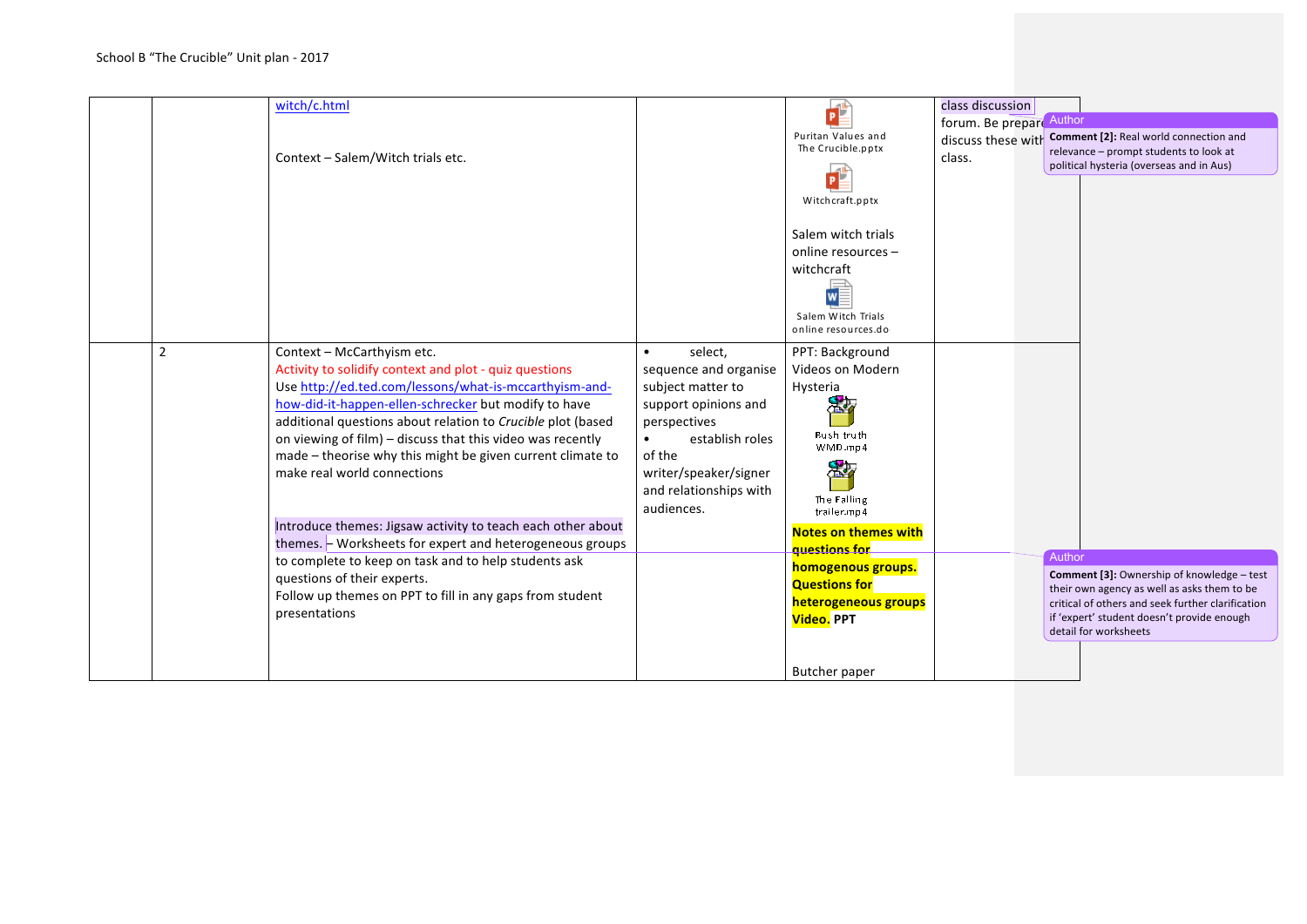|   | Between lessons - set up butchers paper with 'wall writing'<br>for themes to be added to as the play is read $-$ one ream of<br>paper per theme |                                                                                                                                                                                                                       |                                                                  |                                                                                                                                                                                                                                                                                                                                                                                                                                                                                                                                                                                                    |                                                                                                                                                                                                                                                                                                                                                                                                                                                    |
|---|-------------------------------------------------------------------------------------------------------------------------------------------------|-----------------------------------------------------------------------------------------------------------------------------------------------------------------------------------------------------------------------|------------------------------------------------------------------|----------------------------------------------------------------------------------------------------------------------------------------------------------------------------------------------------------------------------------------------------------------------------------------------------------------------------------------------------------------------------------------------------------------------------------------------------------------------------------------------------------------------------------------------------------------------------------------------------|----------------------------------------------------------------------------------------------------------------------------------------------------------------------------------------------------------------------------------------------------------------------------------------------------------------------------------------------------------------------------------------------------------------------------------------------------|
| 3 | Act 1 - read/complete/booklet                                                                                                                   | select,<br>$\bullet$<br>sequence and organise<br>subject matter to<br>support opinions and<br>perspectives<br>use and<br>evaluate ideas,<br>attitudes and values<br>that underpin texts<br>and influence<br>audiences | Play. Booklet handout<br>TheCrucibleBookma<br>rksReadingQuestion | Discussion forum<br>Author<br>activity to be<br>completed by Mo<br>next week. (Selec<br>of the following<br>characterisation. builders.<br>1. The reader is<br>positioned to dislike<br>Abigail. Select a quote<br>from the commentary<br>and explain.<br>2. The reader is<br>positioned to like John<br>Proctor. Select one<br>quote from the<br>Author<br>commentary and<br>the quote. Studer others afterwards.<br>must comment on<br>another post. Stating<br>whether or not they<br>agree, provide<br>another quote to back<br>up their response<br>(must be different<br>from their personal | Comment [4]: New syllabus - asks for depth<br>of understanding for each section of the play -<br>students choose own quotations, look<br>critically at text to answer questions and<br>quotes and analys extend skills/knowledge through vocabulary<br>explain. Challenge Comment [5]: Prepares students for tertiary-<br>also asks students to think critically about<br>students to integr about their own work before posting and critically of |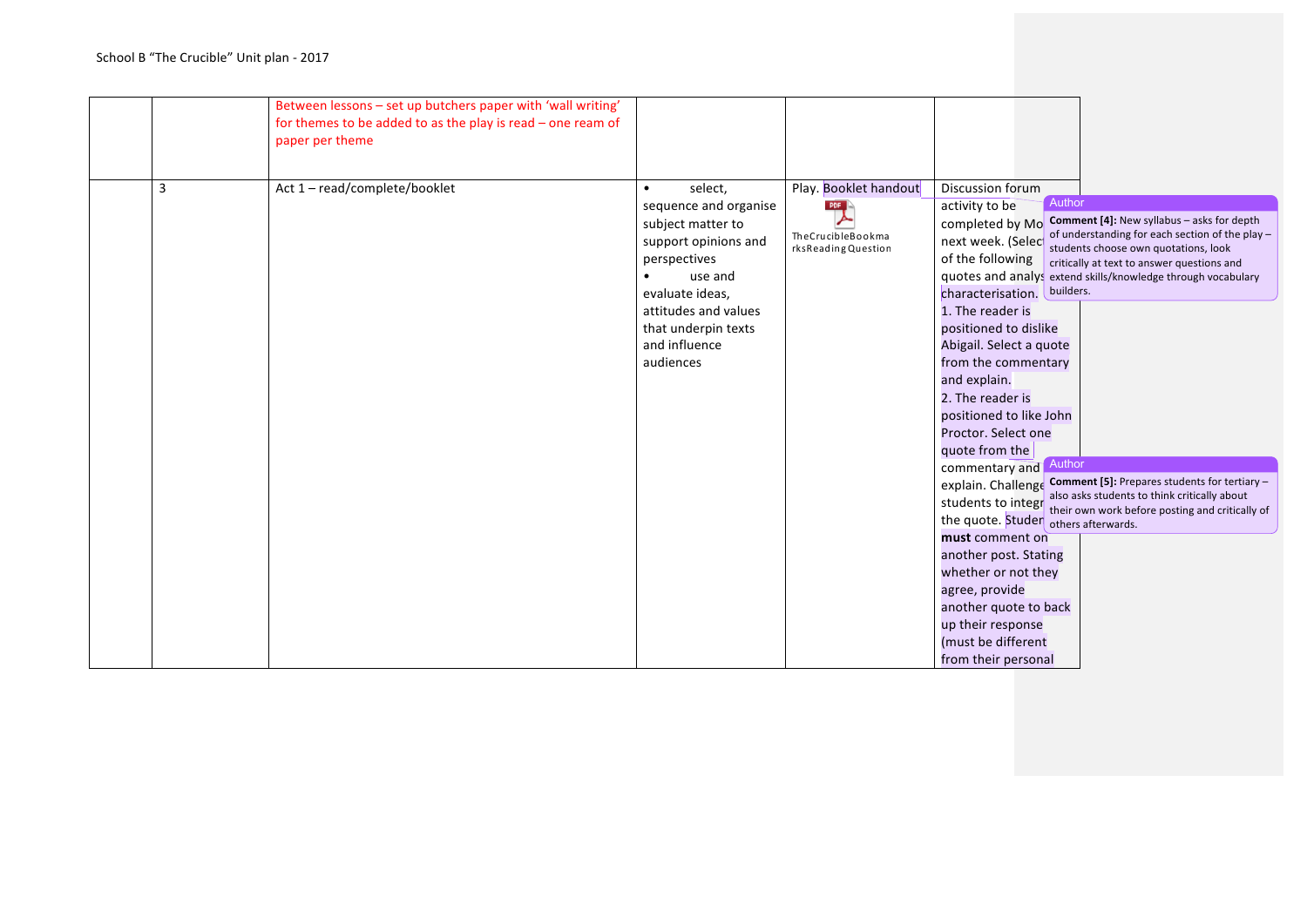|        |                |                                                                                                                                                                                                                                                               |                                                                                                                                                                                                                       |                        | response). Create                                                                                                          |                                                                                                                                                                                                                                                                                                                                                     |
|--------|----------------|---------------------------------------------------------------------------------------------------------------------------------------------------------------------------------------------------------------------------------------------------------------|-----------------------------------------------------------------------------------------------------------------------------------------------------------------------------------------------------------------------|------------------------|----------------------------------------------------------------------------------------------------------------------------|-----------------------------------------------------------------------------------------------------------------------------------------------------------------------------------------------------------------------------------------------------------------------------------------------------------------------------------------------------|
|        |                |                                                                                                                                                                                                                                                               |                                                                                                                                                                                                                       |                        | extended vocabu                                                                                                            | Author                                                                                                                                                                                                                                                                                                                                              |
|        |                |                                                                                                                                                                                                                                                               |                                                                                                                                                                                                                       |                        | list.                                                                                                                      | Comment [6]: Students engage with each<br>other online (real world/university world                                                                                                                                                                                                                                                                 |
|        | $\overline{4}$ | Act 1-read/complete/booklet<br>In pairs: Paragraph writing to pre-check knowledge of<br>structure: Students must arrange sections of paragraph in<br>order. Students are advised that not all sections must go<br>into paragraph (promoting critical agency). | use genre<br>$\bullet$<br>patterns and<br>conventions to achieve<br>particular purposes<br>select.<br>$\bullet$<br>sequence and organise<br>subject matter to<br>support opinions and<br>perspectives                 | Play. Booklet handout. | Cause and effect<br>organiser handou<br>朂<br>Cause and Effect<br>organiser.doc<br>Cause and Effect<br>organiser Teacher cc | application). Allows students to be critical of<br>one another.<br>Author<br><b>Comment [8]:</b> Low risk creative thinking.<br>Alternative means of engaging with what has<br>been learnt<br>Author<br>Comment [7]: New syllabus links - focus on<br>skills development and working on skills that<br>have already been used throughout the year - |
| Week 2 |                | Go through Act 1 booklet.<br>Act 2 - read - booklet                                                                                                                                                                                                           |                                                                                                                                                                                                                       | Play. Booklet          |                                                                                                                            | also cognisant of what learners bring to the<br>task                                                                                                                                                                                                                                                                                                |
|        | $\overline{2}$ | Act 2 read - booklet                                                                                                                                                                                                                                          | select,<br>$\bullet$<br>sequence and organise<br>subject matter to<br>support opinions and<br>perspectives<br>use and<br>evaluate ideas,<br>attitudes and values<br>that underpin texts<br>and influence<br>audiences | Play. Booklet          | //Potentially//Watch<br>analysis video and<br>answer questions                                                             | Author<br>Comment [9]: Learning in different ways -<br>alternative form of communicating ideas<br>(content) to students. Reflective of the ways<br>students learn in the real world                                                                                                                                                                 |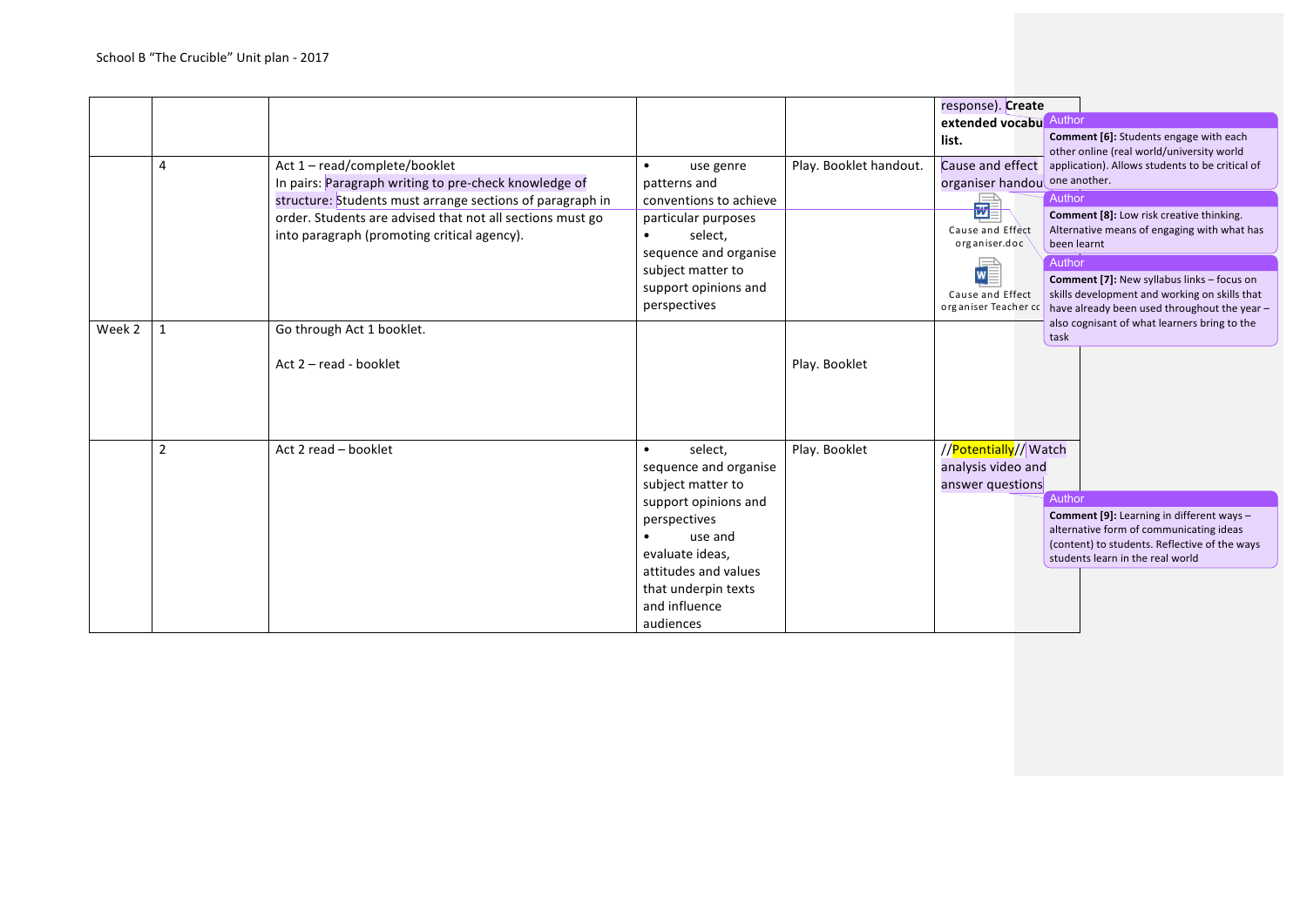| 3 | Cut up pieces of paper to resemble Miller's representation    | use and<br>$\bullet$    | Play. Paper, scissors.     |                              |                                                                                       |
|---|---------------------------------------------------------------|-------------------------|----------------------------|------------------------------|---------------------------------------------------------------------------------------|
|   | of the theme from Act 2 (students will pin these shapes on    | evaluate ideas,         |                            |                              | Author                                                                                |
|   | Butcher paper around the room). Students justify shape to     | attitudes and values    |                            |                              | Comment [10]: Learning in different ways.                                             |
|   | each other. Paper must be large enough to write a quote       | that underpin texts     |                            |                              | Creative agency - imagination etc<br>Critical agency/thinking in the reasoning        |
|   | (for theme) and analyse Miller's treatment of this theme      | and influence           |                            |                              | aspect of this activity                                                               |
|   | (students quote selection and analysis must show how the      | audiences               |                            |                              |                                                                                       |
|   | theme is important).                                          | create and<br>$\bullet$ |                            |                              |                                                                                       |
|   |                                                               | evaluate perspectives   |                            |                              |                                                                                       |
|   |                                                               | and representations of  |                            |                              |                                                                                       |
|   |                                                               | concepts, identities,   |                            |                              |                                                                                       |
|   |                                                               | times and places in     |                            |                              |                                                                                       |
|   |                                                               | texts                   |                            |                              |                                                                                       |
| 4 | Turn 'Framing Your Thesis' into a video and do activities on  | $\bullet$<br>use genre  | <b>Framing Your Thesis</b> |                              |                                                                                       |
|   | Edpuzzle                                                      | patterns and            | Video?                     |                              |                                                                                       |
|   |                                                               | conventions to achieve  |                            |                              |                                                                                       |
|   | Thesis writing/teaching - follow up with 5 minute starters 2- | particular purposes     |                            |                              | Author                                                                                |
|   | 3 lessons next week                                           | use mode-               | A Great Doin'.docx         |                              | Comment [11]: New syllabus: unsupported                                               |
|   |                                                               | appropriate features    |                            |                              | practise - short practises in non-threatening<br>environment. Working on building and |
|   |                                                               | to achieve particular   |                            |                              | enhancing skills across time.                                                         |
|   |                                                               | purposes.               |                            |                              |                                                                                       |
| 5 | Students write thesis at beginning of lesson.                 | $\bullet$<br>use genre  | <b>Introduction Word</b>   | <b>Weekend Homework</b>      |                                                                                       |
|   | Introduction teaching: Word Docs. Practice in class. Timed    | patterns and            | Docs.                      | - Content video -            |                                                                                       |
|   | practice for a variety of "questions".                        | conventions to achieve  |                            | analysis/themes/             |                                                                                       |
|   |                                                               | particular purposes     |                            | techniques $\rightarrow$ use |                                                                                       |
|   | Students will fix previous years introductions.               | use grammar             | Crucible Intro.docx        | <b>EDPuzzle questions</b>    |                                                                                       |
|   |                                                               | and language            |                            | for formative                | Author                                                                                |
|   |                                                               | structures for          |                            | assessment of                | Comment [12]: Skills building                                                         |
|   |                                                               | particular purposes     | Crucible Intro             | understanding                |                                                                                       |
|   |                                                               | use cohesive            | Annotated.docx             |                              |                                                                                       |
|   |                                                               | devices to develop      |                            |                              |                                                                                       |
|   |                                                               | ideas and connect       |                            |                              |                                                                                       |
|   |                                                               | parts of texts          |                            |                              |                                                                                       |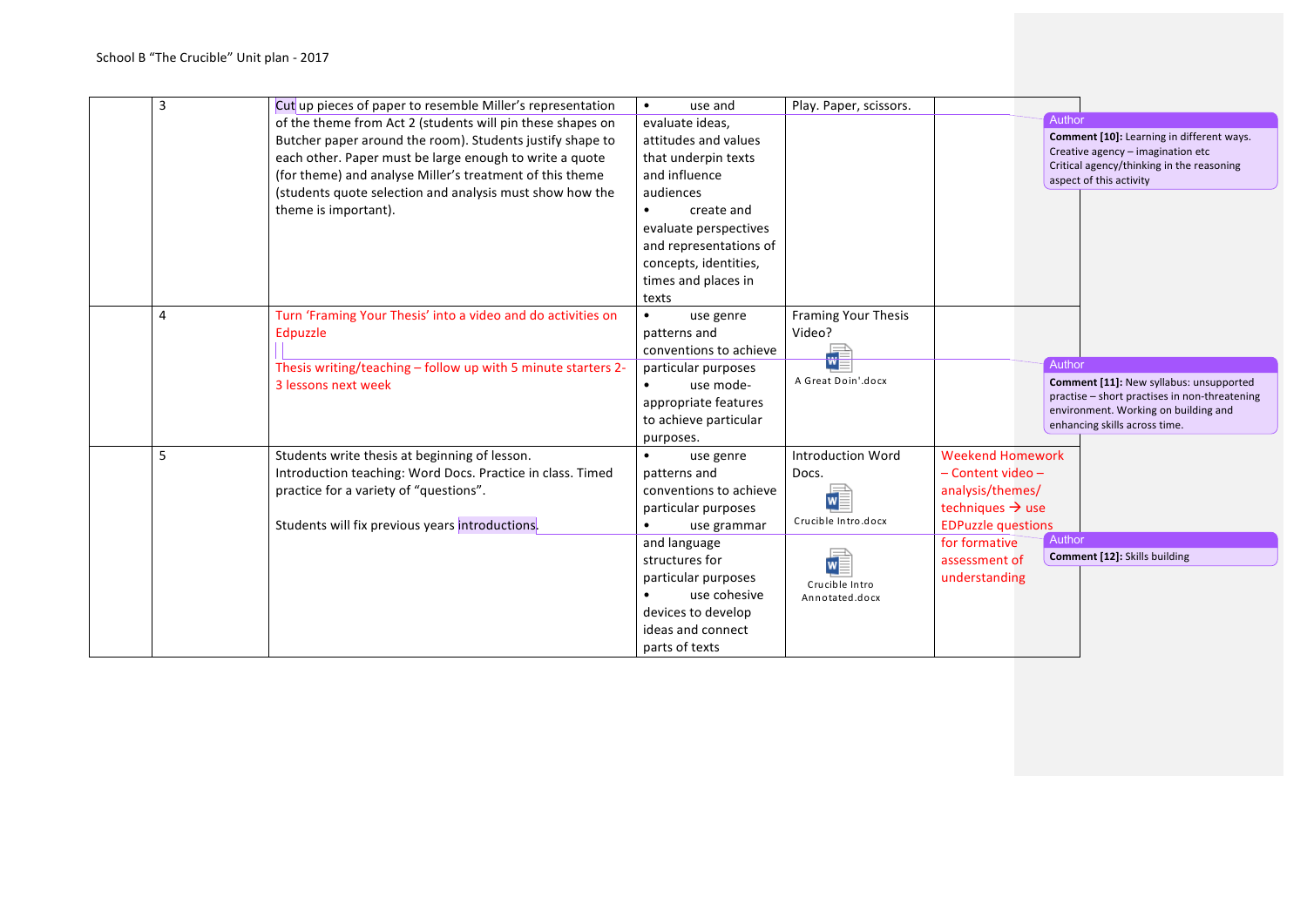| Week 3 | $\mathbf{1}$   | Paragraph writing/teaching<br>Show example of good integrated quotation paragraph<br>based on discussion forum homework.<br>Students must edit previous paragraph from week 1.                                                      | use grammar<br>and language<br>structures for<br>particular purposes<br>use cohesive                                                                                              | What so what<br>document?<br>Incorporating                                                            | Discussion forum to<br>be completed before<br>Monday next week -<br>Write an intro for one<br>of the following                                                                                      |                                                                                                                                                                                                                                                                 |
|--------|----------------|-------------------------------------------------------------------------------------------------------------------------------------------------------------------------------------------------------------------------------------|-----------------------------------------------------------------------------------------------------------------------------------------------------------------------------------|-------------------------------------------------------------------------------------------------------|-----------------------------------------------------------------------------------------------------------------------------------------------------------------------------------------------------|-----------------------------------------------------------------------------------------------------------------------------------------------------------------------------------------------------------------------------------------------------------------|
|        |                | Teach topic sentences for body paragraphs<br>If time, read Act 3 - read - booklet                                                                                                                                                   | devices to develop<br>ideas and connect<br>parts of texts<br>use vocabulary<br>for particular purposes<br>use mode-<br>appropriate features<br>to achieve particular<br>purposes. | quotations.docx<br>Hale and Personal<br>Integrity.docx<br>Sample essay<br>paragraph broken d<br>Topic | Author<br>statements:<br>Puritan justice as<br>flawed.<br>2. Diabolism is used as<br>a tool of control in<br>The Crucible.<br>3. Analyse the<br>importance of<br>personal integrity in<br>the play. | 1. Miller represen Comment [13]: Applying new ideas. Being<br>critical of own work                                                                                                                                                                              |
|        | $\overline{2}$ | 5 minute thesis writing<br>Act $3 - read$                                                                                                                                                                                           |                                                                                                                                                                                   | Sentences.docx                                                                                        | Booklet                                                                                                                                                                                             |                                                                                                                                                                                                                                                                 |
|        | 3              | Act $3 - read$<br>Character map activity $-$ give students character map $-$ note<br>to students that this version is helpful but confusing. Work<br>in small groups to create a better designed map and present<br>to class/pin up | use genre<br>patterns and<br>conventions to achieve<br>particular purposes<br>select,                                                                                             | W<br>character map<br>jumbled.docx                                                                    |                                                                                                                                                                                                     |                                                                                                                                                                                                                                                                 |
|        |                |                                                                                                                                                                                                                                     | sequence and organise<br>subject matter to<br>support opinions and<br>perspectives<br>establish roles<br>of the<br>writer/speaker/signer<br>and relationships with                |                                                                                                       | Author                                                                                                                                                                                              | Comment [14]: Creative agency - students are<br>transforming and creating own maps. Also<br>need to be critical of own ideas in testing what<br>works and doesn't work. By writing in<br>relationships it asks students to engage with<br>the text in new ways. |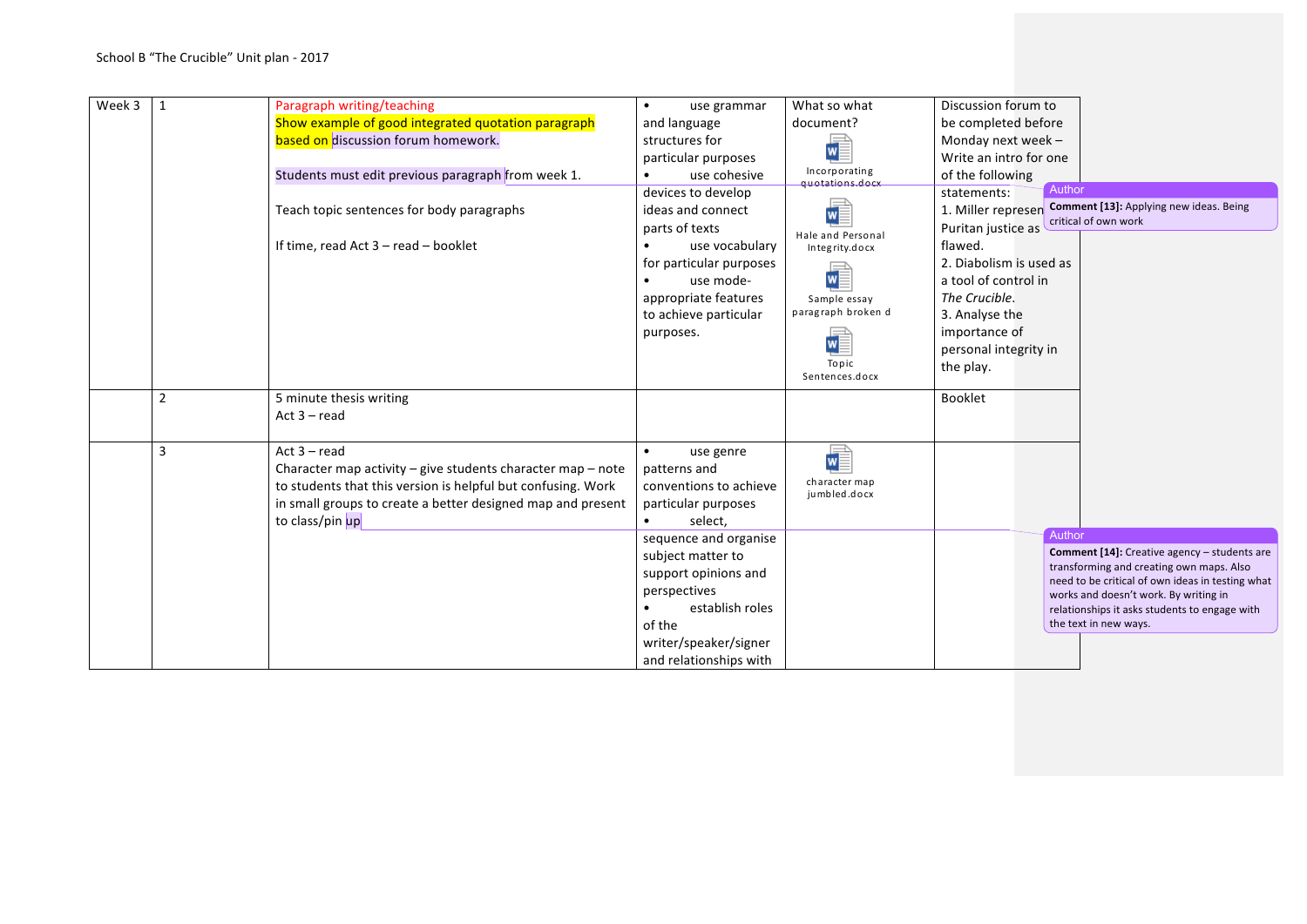|        |              |                                                           | audiences.                           |                     |                         |
|--------|--------------|-----------------------------------------------------------|--------------------------------------|---------------------|-------------------------|
|        | 4            | 5 minute thesis writing                                   | use and<br>$\bullet$                 |                     | <b>Weekend Homework</b> |
|        |              | Character work - Sympathetic/unsympathetic characters.    | evaluate ideas,                      | d                   | - Complete              |
|        |              | Groups decide who is and isn't sympathetic - need to have | attitudes and values                 | Sympathetic         | sympathetic and         |
|        |              | proper reasoning that is presented to the class           |                                      | Unsympathetic chara | unsympathetic           |
|        |              |                                                           | that underpin texts<br>and influence |                     |                         |
|        |              |                                                           |                                      | w                   | character work.         |
|        |              |                                                           | audiences                            | Sympathetic         |                         |
|        |              |                                                           | create and                           | Unsympathetic chara |                         |
|        |              |                                                           | evaluate perspectives                |                     |                         |
|        |              |                                                           | and representations of               |                     |                         |
|        |              |                                                           | concepts, identities,                |                     |                         |
|        |              |                                                           | times and places in                  |                     |                         |
|        |              |                                                           | texts                                |                     |                         |
|        |              |                                                           | use aesthetic<br>$\bullet$           |                     |                         |
|        |              |                                                           | features to achieve                  |                     |                         |
|        |              |                                                           | purposes and evaluate                |                     |                         |
|        |              |                                                           | their effects in texts.              |                     |                         |
| Week 4 | $\mathbf{1}$ | Act $4 - read - booklet$                                  | select,<br>$\bullet$                 |                     | Discussion forum to     |
|        |              |                                                           | sequence and organise                |                     | be completed before     |
|        |              |                                                           | subject matter to                    |                     | Monday next week.       |
|        |              |                                                           | support opinions and                 |                     | Students select from    |
|        |              |                                                           | perspectives                         |                     | the following quotes    |
|        |              |                                                           | use and                              |                     | and analyse.            |
|        |              |                                                           | evaluate ideas,                      |                     | 1. How does John        |
|        |              |                                                           | attitudes and values                 |                     | Proctor change from     |
|        |              |                                                           | that underpin texts                  |                     | the beginning to the    |
|        |              |                                                           | and influence                        |                     | end of the play?        |
|        |              |                                                           | audiences                            |                     | 2. How does Hale        |
|        |              |                                                           |                                      |                     | change from the         |
|        |              |                                                           |                                      |                     | beginning to the end    |
|        |              |                                                           |                                      |                     | of the play?            |
|        |              |                                                           |                                      |                     |                         |
|        |              |                                                           |                                      |                     | 3. How does Elizabeth   |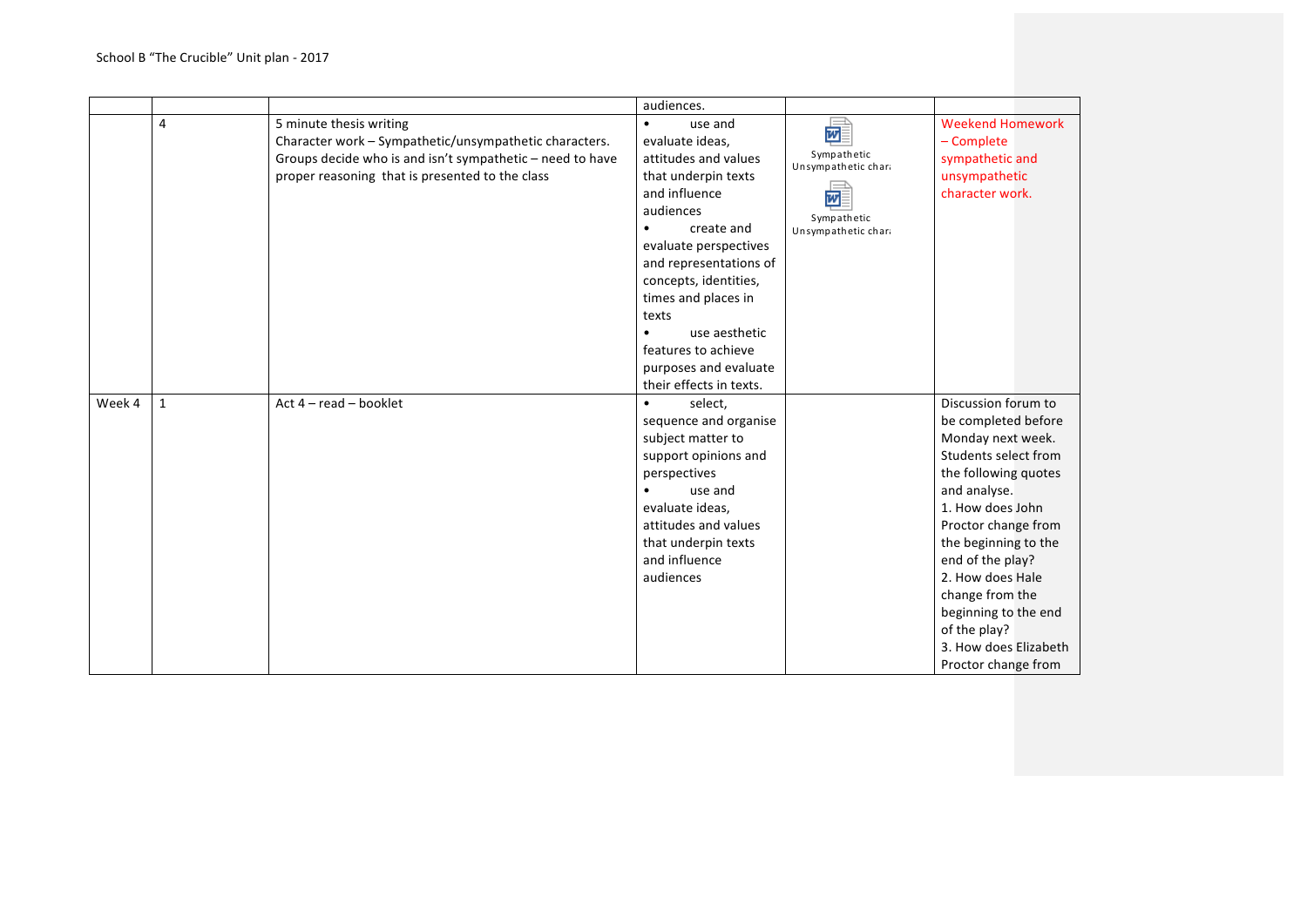|                |                                                                |                         |                     | the beginning till<br>now? |             |                                           |
|----------------|----------------------------------------------------------------|-------------------------|---------------------|----------------------------|-------------|-------------------------------------------|
|                |                                                                |                         |                     |                            |             |                                           |
| $\overline{2}$ | Act 4 - read - booklet                                         | select,<br>$\bullet$    | Mock trial handout. |                            |             |                                           |
|                | Trial - preparation lesson:                                    | sequence and organise   | 鼂                   |                            |             |                                           |
|                | Class will be split in two. Two trials, other half of students | subject matter to       |                     |                            | Author      |                                           |
|                | act as jury.                                                   | support opinions and    | Mock Trial.doc      |                            |             | Comment [15]: Creative/critical agency in |
|                |                                                                | perspectives            |                     |                            | characters. | decisions made and in representation of   |
| 3              | Trial - preparation lesson                                     | select,<br>$\bullet$    | Mock trial handout. |                            |             | Real world - collaboration                |
|                |                                                                | sequence and organise   |                     |                            |             | Applying knowledge in different ways.     |
|                |                                                                | subject matter to       |                     |                            |             | Multiple means of engagement/different    |
|                |                                                                | support opinions and    |                     |                            | means       |                                           |
|                |                                                                | perspectives            |                     |                            |             |                                           |
| 4              | Trial - presentation lesson                                    | select,<br>$\bullet$    | Costumes and props  |                            |             |                                           |
|                |                                                                | sequence and organise   | (from History       |                            |             |                                           |
|                |                                                                | subject matter to       | department).        |                            |             |                                           |
|                | Survey to follow up.                                           | support opinions and    |                     |                            |             |                                           |
|                |                                                                | perspectives            |                     |                            |             |                                           |
|                |                                                                | use and<br>$\bullet$    |                     |                            |             |                                           |
|                |                                                                | evaluate ideas,         |                     |                            |             |                                           |
|                |                                                                | attitudes and values    |                     |                            |             |                                           |
|                |                                                                | that underpin texts     |                     |                            |             |                                           |
|                |                                                                | and influence           |                     |                            |             |                                           |
|                |                                                                | audiences               |                     |                            |             |                                           |
|                |                                                                | create and<br>$\bullet$ |                     |                            |             |                                           |
|                |                                                                | evaluate perspectives   |                     |                            |             |                                           |
|                |                                                                | and representations of  |                     |                            |             |                                           |
|                |                                                                | concepts, identities,   |                     |                            |             |                                           |
|                |                                                                | times and places in     |                     |                            |             |                                           |
|                |                                                                | texts                   |                     |                            |             |                                           |
| 5              | Review of what so what (paragraph structure). Peer review      |                         | What so what        |                            |             |                                           |
|                | paragraph from lesson 1 week 4.                                |                         | document.           |                            |             |                                           |
|                |                                                                |                         |                     |                            |             |                                           |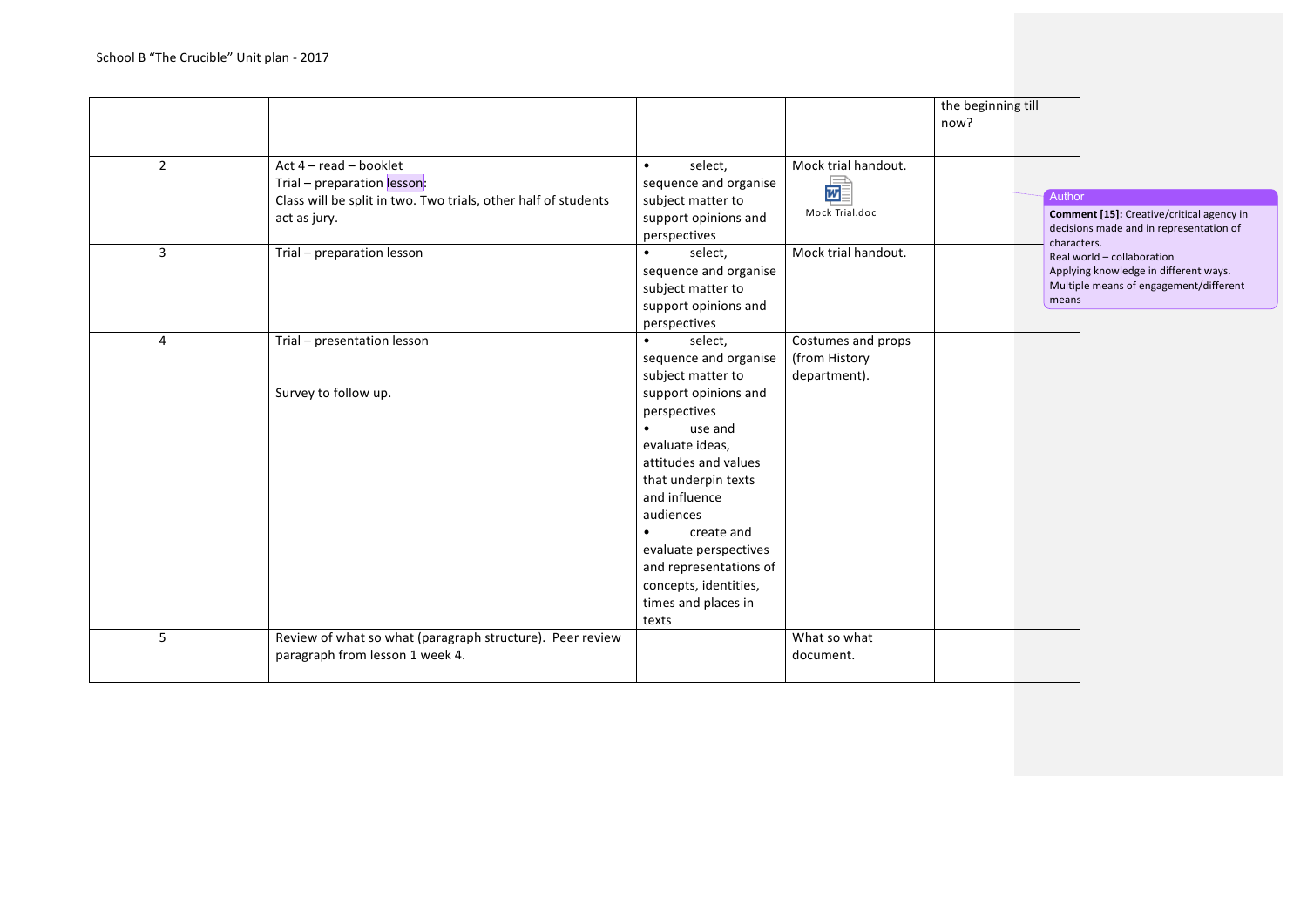|        |                |                                                                                                                 |                                                                                                                                                                                                                                                           | <b>WE</b><br>What so what<br>worksheet COMMUI<br>$\vert$ w<br>What so what<br>worksheet PERSON/ |                                                                             |                                                                                                                                                                                           |
|--------|----------------|-----------------------------------------------------------------------------------------------------------------|-----------------------------------------------------------------------------------------------------------------------------------------------------------------------------------------------------------------------------------------------------------|-------------------------------------------------------------------------------------------------|-----------------------------------------------------------------------------|-------------------------------------------------------------------------------------------------------------------------------------------------------------------------------------------|
| Week 5 | $\mathbf{1}$   | Socratic seminar: teach. Assign each student a character.<br>Students spend lesson researching their character. | select,<br>$\bullet$<br>sequence and organise<br>subject matter to<br>support opinions and<br>perspectives<br>create and<br>evaluate perspectives<br>and representations of<br>concepts, identities,<br>times and places in<br>texts                      | Play.<br>$\vert$ w<br>Socratic<br>Seminar.docx                                                  | Introduce discussion<br>forum to be<br>completed before<br>Monday next week |                                                                                                                                                                                           |
|        | $\overline{2}$ | Socratic seminar                                                                                                | establish roles<br>$\bullet$<br>of the<br>writer/speaker/signer<br>and relationships with<br>audiences.<br>use vocabulary<br>$\bullet$<br>for particular purposes<br>use mode-<br>$\bullet$<br>appropriate features<br>to achieve particular<br>purposes. | Play                                                                                            |                                                                             | Author<br>Comment [16]: Critical agency - student run<br>Author<br>Comment [17]: Multiple means of<br>engagement - visual/drawing element,<br>reading and transcribing<br>Creative agency |
|        | 3              | Combination notes - read content info about themes - write<br>notes and draw images to represent what is learnt | use and<br>evaluate ideas,<br>attitudes and values<br>that underpin texts                                                                                                                                                                                 | Paper.                                                                                          | Frayer model for<br>theme                                                   | Author<br>Comment [18]: Multiple means of<br>engagement with work already done - asks<br>students to have some creativity in<br>representations                                           |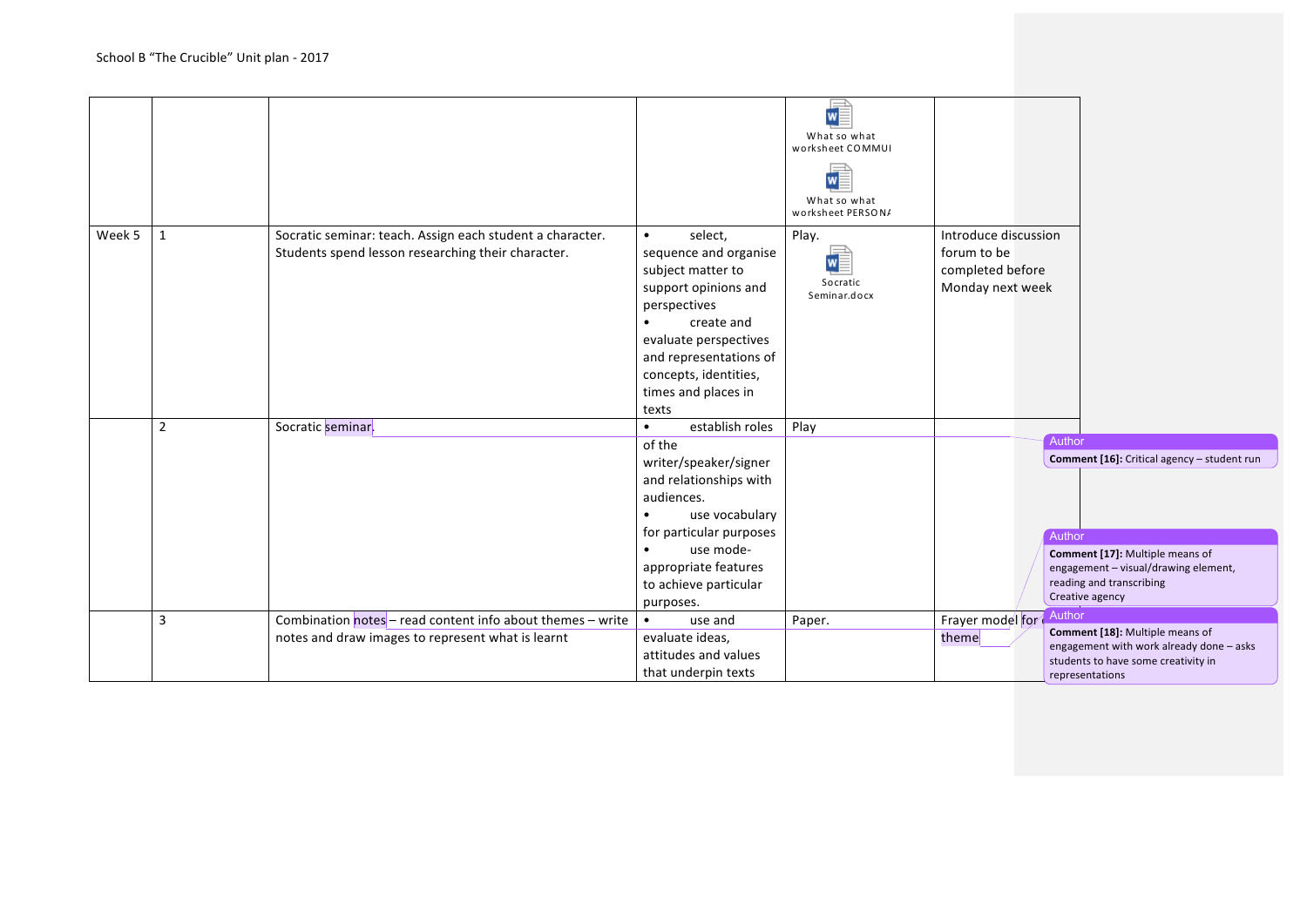|        |              |                                                                                                                          | and influence<br>audiences                                                                                                                                                                                                                                                                                                           |                                                                           | WE<br>Frayer model<br>themes.docx                                                                                                                                                                                                                                                                                                                                                                                                                          |
|--------|--------------|--------------------------------------------------------------------------------------------------------------------------|--------------------------------------------------------------------------------------------------------------------------------------------------------------------------------------------------------------------------------------------------------------------------------------------------------------------------------------|---------------------------------------------------------------------------|------------------------------------------------------------------------------------------------------------------------------------------------------------------------------------------------------------------------------------------------------------------------------------------------------------------------------------------------------------------------------------------------------------------------------------------------------------|
|        | 4            | Literary devices on ppt.<br>Individually find quotations that contain devices?<br>Crucible quotations activity - ticking | use aesthetic<br>$\bullet$<br>features to achieve<br>purposes and evaluate<br>their effects in texts.<br>use and<br>$\bullet$<br>evaluate ideas,<br>attitudes and values<br>that underpin texts<br>and influence<br>audiences<br>create and<br>$\bullet$<br>evaluate perspectives<br>and representations of<br>concepts, identities, | <b>PPT</b><br>ď<br>Literary<br>features.pptx<br>Crucible quote<br>handout | Students write<br>practice paragraph on<br>the question, 'How Author<br>Comment [19]: Potentially new curriculum<br>does Miller repres<br>readiness. Being able to identify own<br>the theme of $\mathcal{N}'$<br>quotations and comment on their usefulness<br>selecting quote and Author<br>analysing with lite<br>Comment [20]: Potentially new curriculum<br>device.<br>readiness. Being able to use quotations set by<br>others and judge their value |
| Week 6 | $\mathbf{1}$ | How to write conclusions (extrapolation sentences).                                                                      | times and places in<br>texts<br>use genre<br>$\bullet$                                                                                                                                                                                                                                                                               | $\frac{1}{\sqrt{2}}$                                                      | Practice writing                                                                                                                                                                                                                                                                                                                                                                                                                                           |
|        |              |                                                                                                                          | patterns and<br>conventions to achieve<br>particular purposes<br>use grammar<br>$\bullet$<br>and language<br>structures for<br>particular purposes<br>use cohesive<br>$\bullet$<br>devices to develop<br>ideas and connect<br>parts of texts<br>use vocabulary                                                                       | Crucible<br>Conclusion.docx                                               | Author<br>conclusions. Post<br>Comment [21]: New curriculum readiness -<br>discussion forum.<br>skills building and practise                                                                                                                                                                                                                                                                                                                               |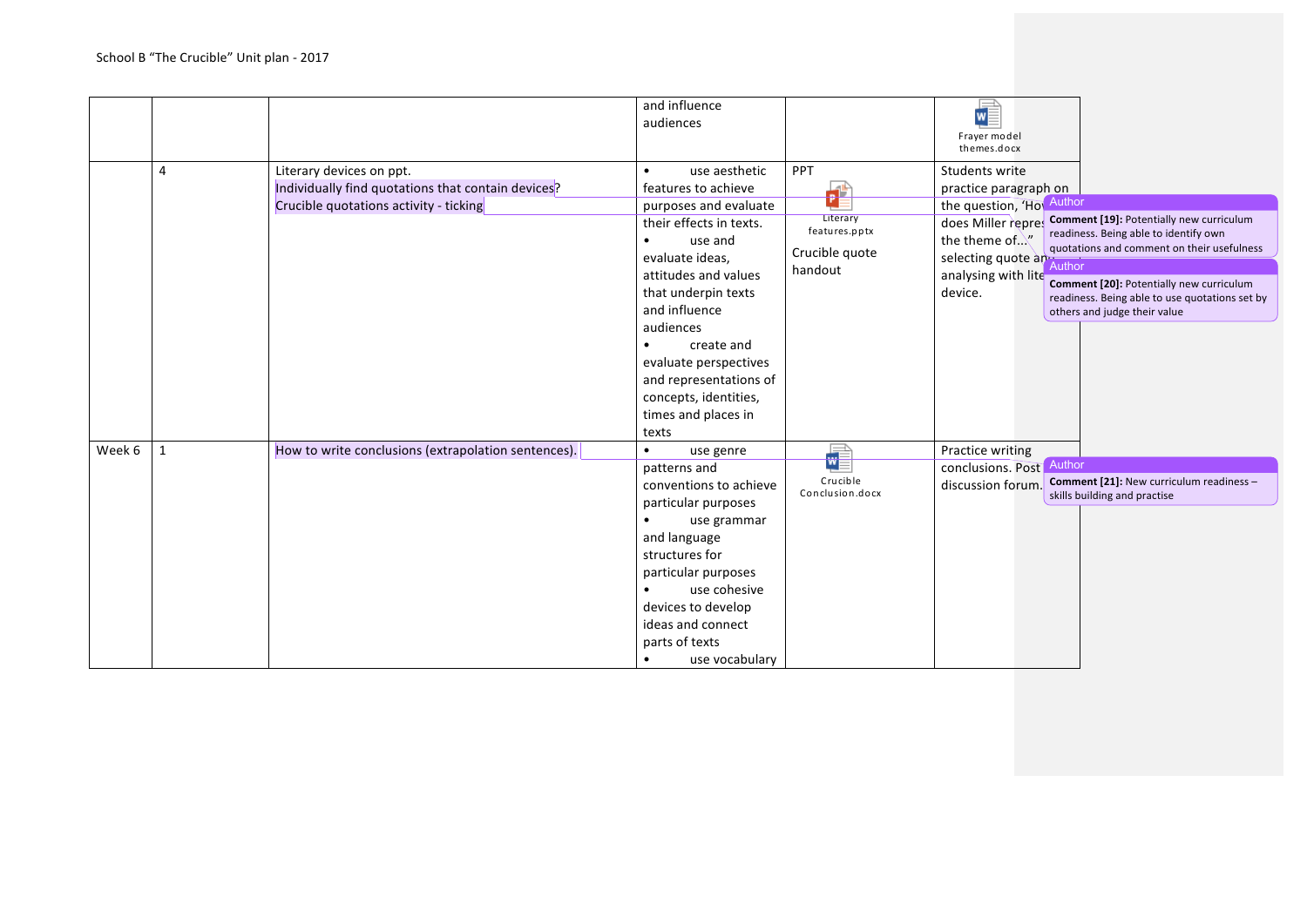| for particular purposes<br>use mode-<br>appropriate features<br>to achieve particular<br>purposes.<br>$\overline{2}$<br>Structure work: how to connect each section of the essay.<br>$\mathbf{E}$<br>use genre<br>$\bullet$<br>patterns and<br>Essay Writing.ppt<br>conventions to achieve<br>particular purposes<br>use grammar<br>and language<br>structures for<br>particular purposes<br>use cohesive<br>devices to develop<br>ideas and connect<br>parts of texts<br>use vocabulary<br>for particular purposes<br>use mode-<br>appropriate features<br>to achieve particular<br>purposes.<br>3<br>Practice Exam in lesson.<br>Butcher paper. Sticky<br>Find quotes for each<br>Content review, games.<br>4<br>Quotations gallery walk: Teacher places quotes around<br>theme to bring to<br>notes.<br>classroom. Students will walk around in groups to share and<br>lesson.<br>WE<br>respond to ideas and quotations, place sticky notes labelling<br>Crossible.docx<br>each with a theme/brief analysis - comment on other<br>students analysis $-$ is it useful? Is it detailed? Is it clear?<br>Practice in class with quotes provided by students. Teacher<br>5<br>Comment [22]: Critical agency - asking<br>will discuss what makes a good quote. |  |  |  |                                                      |
|--------------------------------------------------------------------------------------------------------------------------------------------------------------------------------------------------------------------------------------------------------------------------------------------------------------------------------------------------------------------------------------------------------------------------------------------------------------------------------------------------------------------------------------------------------------------------------------------------------------------------------------------------------------------------------------------------------------------------------------------------------------------------------------------------------------------------------------------------------------------------------------------------------------------------------------------------------------------------------------------------------------------------------------------------------------------------------------------------------------------------------------------------------------------------------------------------------------------------------------------------------------|--|--|--|------------------------------------------------------|
|                                                                                                                                                                                                                                                                                                                                                                                                                                                                                                                                                                                                                                                                                                                                                                                                                                                                                                                                                                                                                                                                                                                                                                                                                                                              |  |  |  |                                                      |
|                                                                                                                                                                                                                                                                                                                                                                                                                                                                                                                                                                                                                                                                                                                                                                                                                                                                                                                                                                                                                                                                                                                                                                                                                                                              |  |  |  |                                                      |
|                                                                                                                                                                                                                                                                                                                                                                                                                                                                                                                                                                                                                                                                                                                                                                                                                                                                                                                                                                                                                                                                                                                                                                                                                                                              |  |  |  |                                                      |
|                                                                                                                                                                                                                                                                                                                                                                                                                                                                                                                                                                                                                                                                                                                                                                                                                                                                                                                                                                                                                                                                                                                                                                                                                                                              |  |  |  |                                                      |
|                                                                                                                                                                                                                                                                                                                                                                                                                                                                                                                                                                                                                                                                                                                                                                                                                                                                                                                                                                                                                                                                                                                                                                                                                                                              |  |  |  |                                                      |
|                                                                                                                                                                                                                                                                                                                                                                                                                                                                                                                                                                                                                                                                                                                                                                                                                                                                                                                                                                                                                                                                                                                                                                                                                                                              |  |  |  |                                                      |
|                                                                                                                                                                                                                                                                                                                                                                                                                                                                                                                                                                                                                                                                                                                                                                                                                                                                                                                                                                                                                                                                                                                                                                                                                                                              |  |  |  |                                                      |
|                                                                                                                                                                                                                                                                                                                                                                                                                                                                                                                                                                                                                                                                                                                                                                                                                                                                                                                                                                                                                                                                                                                                                                                                                                                              |  |  |  |                                                      |
|                                                                                                                                                                                                                                                                                                                                                                                                                                                                                                                                                                                                                                                                                                                                                                                                                                                                                                                                                                                                                                                                                                                                                                                                                                                              |  |  |  |                                                      |
|                                                                                                                                                                                                                                                                                                                                                                                                                                                                                                                                                                                                                                                                                                                                                                                                                                                                                                                                                                                                                                                                                                                                                                                                                                                              |  |  |  |                                                      |
|                                                                                                                                                                                                                                                                                                                                                                                                                                                                                                                                                                                                                                                                                                                                                                                                                                                                                                                                                                                                                                                                                                                                                                                                                                                              |  |  |  | Author                                               |
|                                                                                                                                                                                                                                                                                                                                                                                                                                                                                                                                                                                                                                                                                                                                                                                                                                                                                                                                                                                                                                                                                                                                                                                                                                                              |  |  |  | students to be critical of their own and o<br>ideas. |

in and others